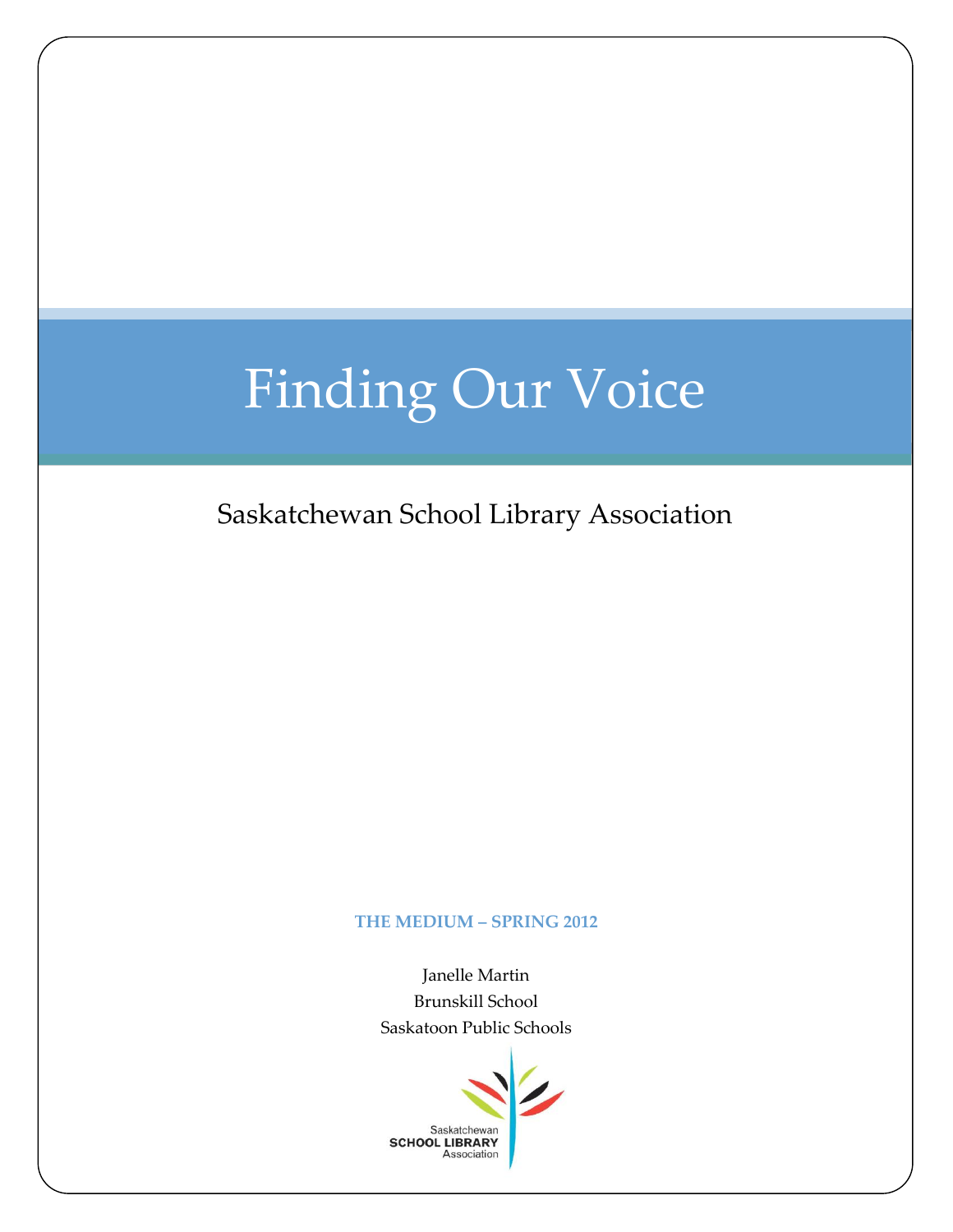## **Finding Our Voice**

#### Saskatchewan School Library Association

### **Inquiry and Technology**

I jumped at the opportunity to work with my teacher-librarian to use technology and inquiry in my grade 2/3 combined classroom. Inquiry and the use of technology have impacted my teaching and the learning in my classroom in a multitude of ways. Though I had an idea of how such work would engage my students, I did not know that it would give my students such a powerful voice.

#### **The Process**

It was important to make cross-curricular connections in order to engage all of my students and have the greatest impact upon their learning. Our inquiry included outcomes from several Saskatchewan curricula including, social studies, science, and English language arts. Our two main questions this year have been "How does Brunskill School embrace its cultural diversity?" and "How does the interdependence of humans and living things affect how people should treat the environment?" These questions were posted in our classroom and helped us maintain our focus as we worked through our studies and wonderings. We also displayed a number of collected resources in our classroom to facilitate continual referencing and to reinforce an awareness of our learnings. Below are the steps that we followed for our inquiry, and we will be able to apply to future inquiries:

- Consider Topic: Select the outcomes and look for cross-curricular connections
- Invite Curiosity And Build Background Knowledge Around The Topic
- Develop an Overarching Inquiry Question
- Build Collective Knowledge: Students share what they already know about the topic
- Develop Student Wonderings: Students develop questions that they want answered
- Investigate: As a class, in small groups, and, at times, individually, we investigate and seek out answers to our questions
- Make Connections: Students discover answers by developing relationships with our authentic audience (survey, field trips, research online and books, experimentation, and interviewed experts)
- Assess Needed Skills: Teachers explicitly teach of skills needed to convey their understandings, such as writing strategies (persuasive arguments, organization, and concept mapping)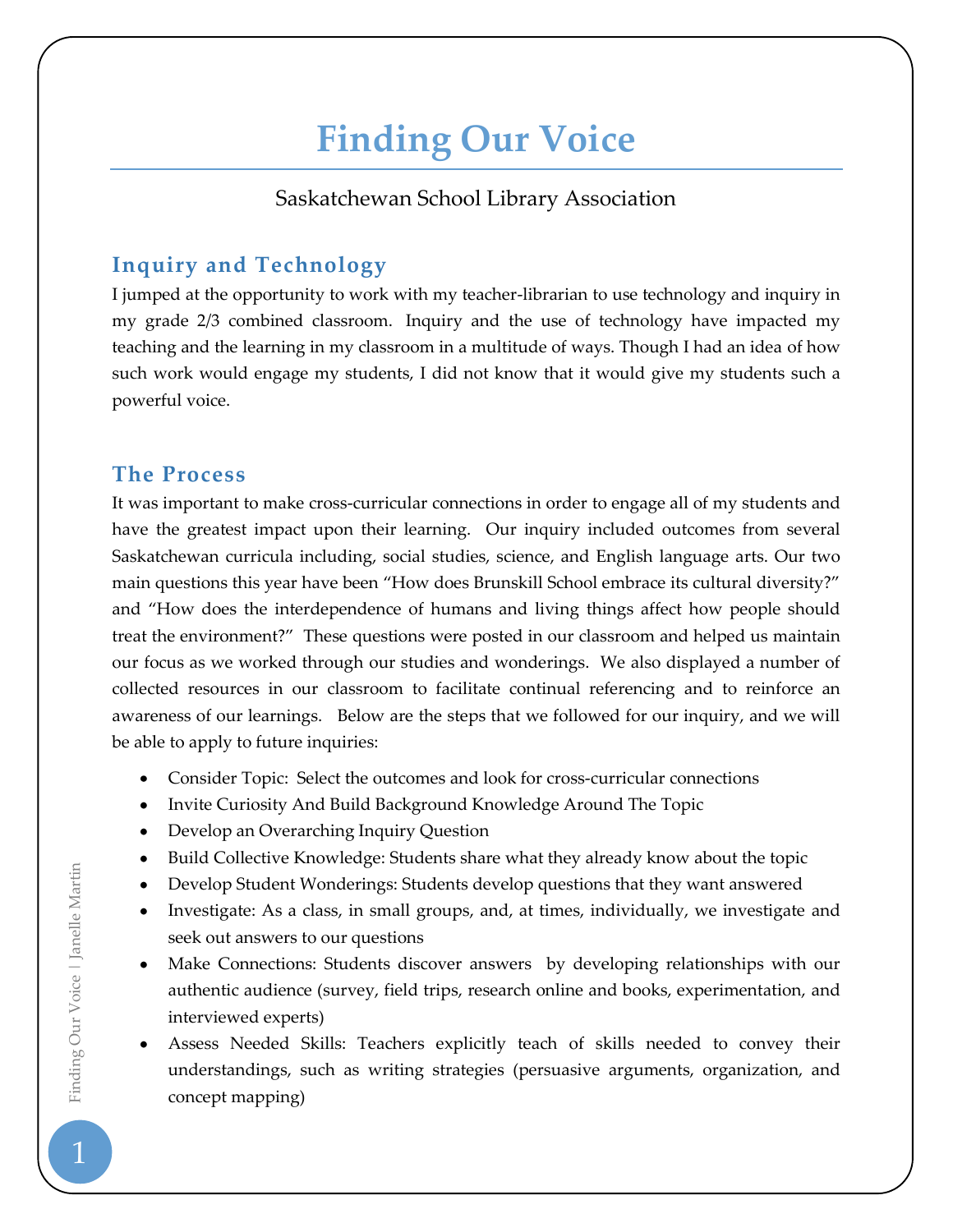- Synthesize Understandings: Students draw upon their learnings to form opinions, draw conclusions, and construct relationships.
- Consider The Audience And Information To Share
- Co-Construct Criteria And Expectations For Final Product
- Go Public: Students create storyboards and digital products

(adapted from *Inquiry Circles in Action* by Harvey Daniels and Stephanie Harvey)

### **Powerful Learning**

My grade 2/3 class taught me many new lessons throughout our inquiry adventures. I am proud of their eagerness to collaborate, ask questions, and share their opinions with their community. Some notable moments involve multiple English as an Additional Language (EAL) students who found a way to share their voice using technology and to celebrate their diversity which translated across languages. These students used images, special effects and music to express their ideas and opinions. My EAL students were not the only ones to develop their voice through inquiry and technology; all students exhibited high engagement in their learning.

I discovered that inquiry allows for student choice. Throughout the inquiry, students were able to choose the topics they felt were most important and they had an opportunity to connect and share their thinking with other learners who shared a similar opinion. These connections encouraged collaboration and team-work in their inquiry teams and throughout the classroom, and most importantly fostered an inclusive classroom community.

### **Reflection**

As an educator, I believe in, and model, life-long learning. Prior to this school year, I was unsure how to foster an inquiry approach to instruction in my classroom while trying to meet the challenges of using technology with grade 2/3 students. I also had no idea how adopting an inquiry approach to instruction and embracing technology would provide me with a multitude of different learning opportunities for my students. We had many discussions throughout our journey; including how we can share our ideas, give credit to authors, and the definition of digital citizenship. I often answered questions with "I will look into that for you", which, in turn, extended my learning. As we come to the end of this school year, I am saddened as I think about moving on from this group of students, but am energized dreaming of the possibilities for next year.

To view our classroom blog please visit: [http://brunskillmartin.blogspot.ca/.](http://brunskillmartin.blogspot.ca/)